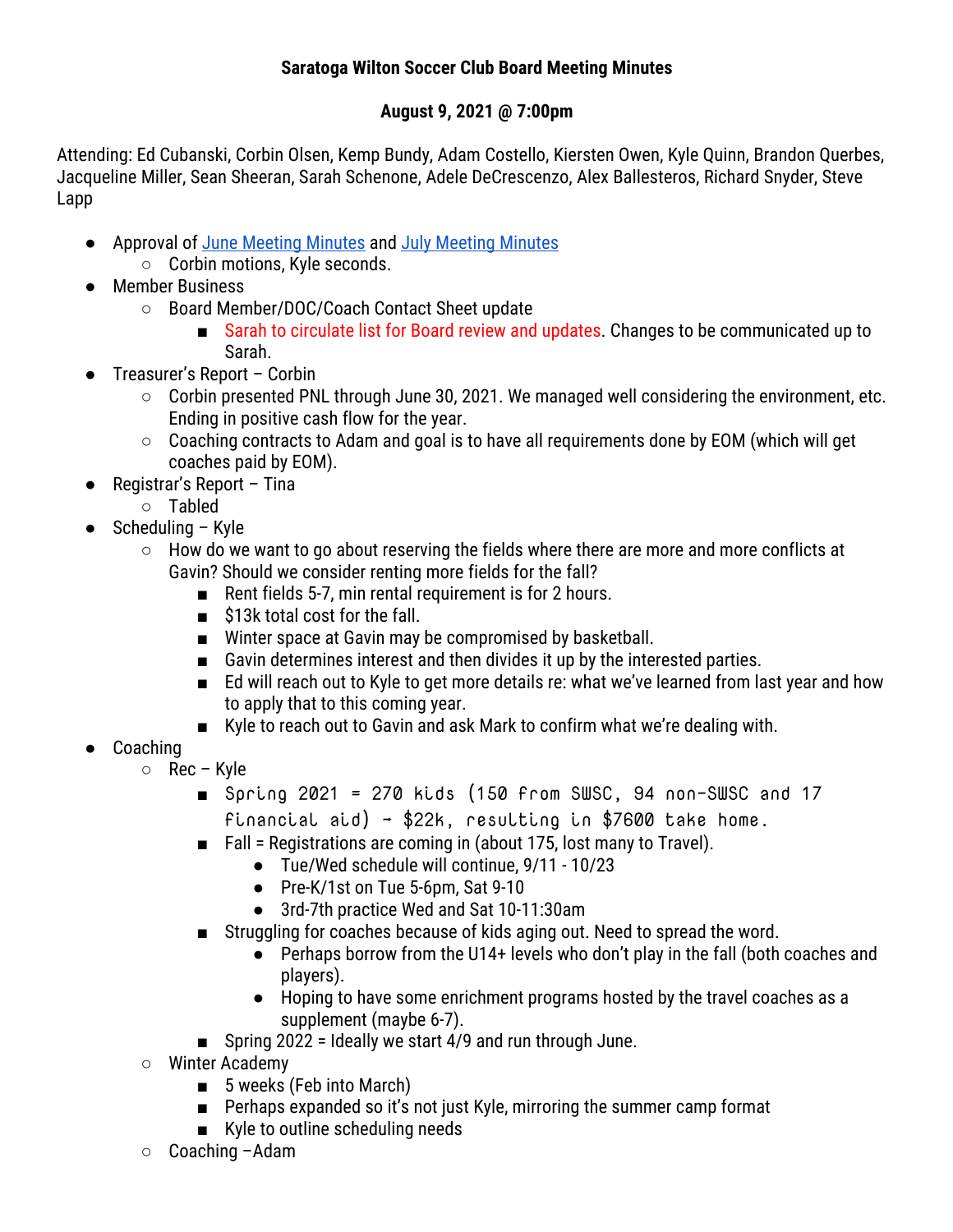- Adam distributing contracts to coaches and encouraging all training requirements be completed asap. He'll continue to follow w/ them.
- Gear being coordinated between Kemp and coaches.
- Camp this summer was a huge success (90+ kids, good weather, lessons learned re: length and attention span). We may want to expand this to more weeks w/ shorter days.
- As of today, we have 264 registrations for Travel. We predict into the 300s (goal would be 350+). Teams added to support the numbers. Adam is navigating the U14 B&G and might need to get creative. Try to avoid any issues w/ uncommitted coaches and will use guesting players, etc.
- Adam is inquiring about potential additional coaches.
- Almost all coaches have been doing open play.
- Fundraising and Sponsorship Jacqueline/Adele
	- Potential of one-time Jackpot Raffle to offset rec costs, stay competitive w/ the Saratoga Rec. and continue to replenish the incoming members (since travel is pulling them up).
		- Suggested timing in November; 10 tickets for \$100.
		- Need to develop this over the next month, establish solid talking points, come back with plan in October.
			- Jacqueline to coordinate w/ Kyle (and Corbin).
			- Need to ensure we're 503c compliant in executing it.
	- Corbin noted the Miguel Hoyos scholarship process could use some review.
		- Need to establish processes around.
			- Richie to do social outreach to call attention to it.
	- Grants
		- No update from Dicks (which should have come in July). We're currently under consideration. We'll continue to monitor and after another 60 days we'll reach out.
		- We're in for Adirondack Trust Lend a Hand and Belichick, still under consideration.
	- No sponsorships
		- Need to pick up where Dawn left off.
		- Jacqueline and Adele to discuss corporate sponsorships going forward to share more in September meeting.
- Communication...Constant Contact
	- Tabled
- Manager Update -Steve
	- Not full yet, still looking on filling some spots. Steve to circle up w/ Adam.
	- Some questions for Tina around uniform ordering (how to collate the player numbers more efficiently) and a la carte uniform order (Kemp to research).
- Tournaments Update -Adele
	- Increasing the Bond Check for MD 2022 (increase from \$250?)
		- What's reasonable? Are there other incentives? Fulfill with people who are willing to do EXTRA?
		- Either way we need to message early and often.
	- Wendy provided month by month task list that Adele is working through. Currently focused on revising rules for improvements and completing our tournament application to submit to CDYSL.
		- Adele to send to Ed for review.
	- Working on the hotel contract.
	- Club will forego Jingle Bell Cup in 2021 given the obstacles to date.
- Social Media Team/Website Richie/Alex
	- Coaches making great contributions here and Summer Challenge has had some bites.
	- Will be posting about Fall soccer.
	- Richie to create messaging to communicate to managers to encourage them to pass things to news@.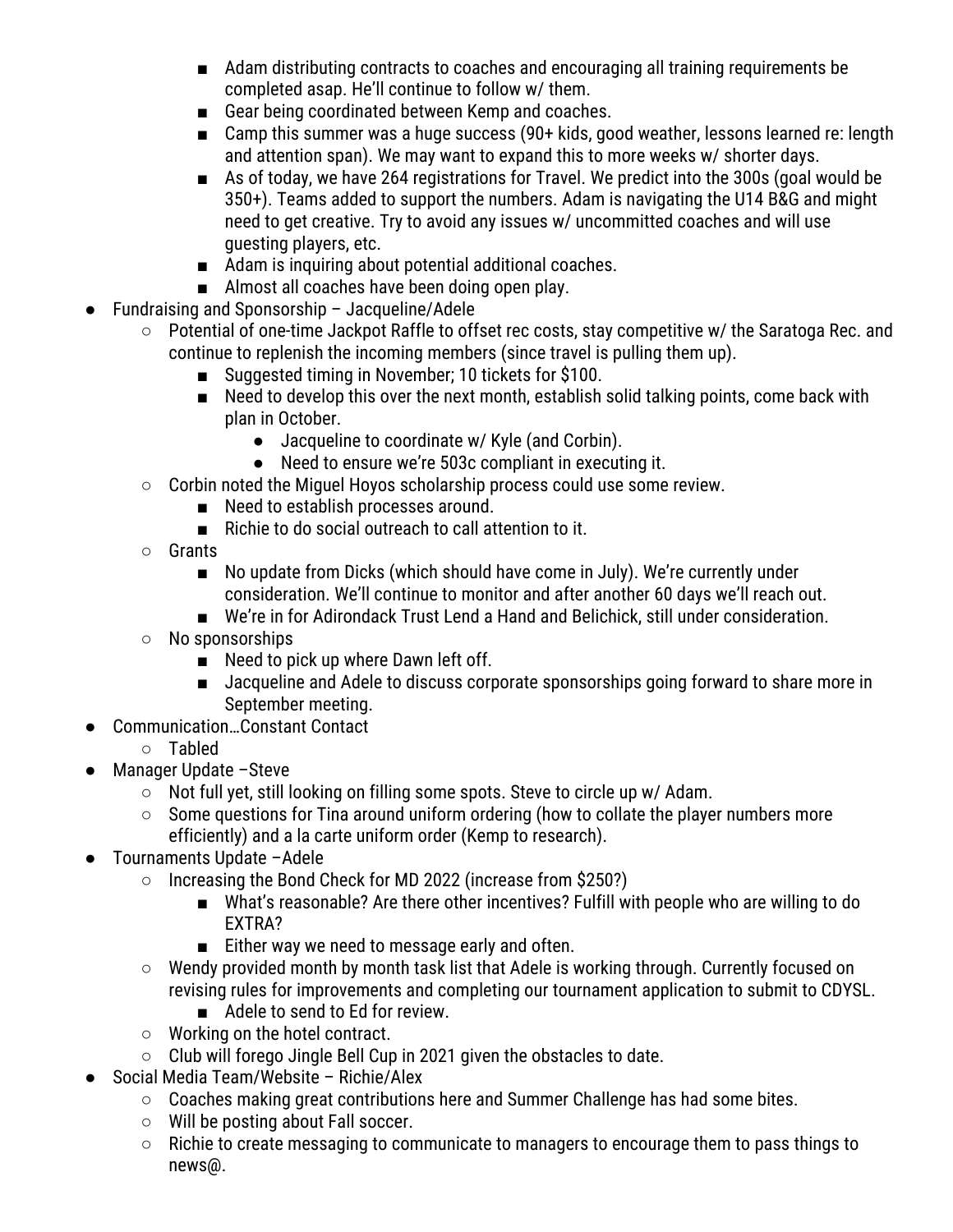- Alex asked for feedback on WWW updates, still a few open items. Still need to confirm 2021-2022 pricing matrix.
- Alex to connect w/ Adam re: some additional changes he's looking for.
	- Suggestion from Kemp to update WWW w/ 2022 May Day schedule and to update coach/manager info under Teams.
- Board for 2021-2022
	- Need new member for 2021-2023 to replace Sean Sheeran who will not be renewing his term.
		- Adam suggested Kiersten Owen for the board. Sean motioned, Alex seconded.
	- Corbin transitioning out in October. Need new Treasurer mid-October 2021.
		- Brandon volunteered to take this over. Motioned and seconded by various.
	- Open slots to fill, spread the word.
- Facilities
	- Questions around availability of space at Charb's.
	- We asked Afrim's to propose their best hourly cost, we'll receive info in a couple of weeks.
	- We need to determine our scheduling needs to communicate to them (Kyle to collate and provide to Ed). Need team information locked down as well.
- **Pinnies** 
	- This was a success per families and coaches. Most should be able to keep their existing and we can address the new players.
	- Coaching staff to determine the deficit to fill (could be at least 70+).
- By-Law Update Brandon
	- Need to be clear about compensation to Board members when members are coaches.
	- Need to distinguish Coach vs. "Employee."
	- Members to review and bring suggested edits back to the Board in September.
- **New Business** 
	- Rebranding of Select and Competitive terminology
		- Tabled
	- Increase transparency of Board decisions
		- Concerns that decisions are made, but not thoroughly communicated, inclusive of, or reviewed by the Board beforehand.
			- Ex: BU19 Team restructure, budgets and fees, single age groups.
		- Subcommittees should be communicating up to the Board for visibility.
		- The understanding is that final decisions have been residing w/ the Board based on information that was provided to them. If that's not the case, we need to flesh that out.
	- BU19 Team Restructure Feedback
		- Decisions were made before the Board was aware and at that point it was too late.
	- Lease vs ownership of a winter space
		- Tabled
	- RFP for the fall ball location for CDYSL.
		- What's the status of this?
		- Would it be to our advantage to apply for this?
		- We investigated this 2 years ago and it was going to cost us. We can research w/ CDYSL (and know if the space is available w/ Gavin).
		- Someone will need to be the liaison for this (Kemp will lead and reach out for more data and to relay back to the club).
			- UPDATE: Deadline was 8/2/21. Kyle to reach out to determine if we can turn something around this year.
	- 2022-2023 pricing structure and implementation plan
		- Tabled
	- A la carte pricing for U12 vote